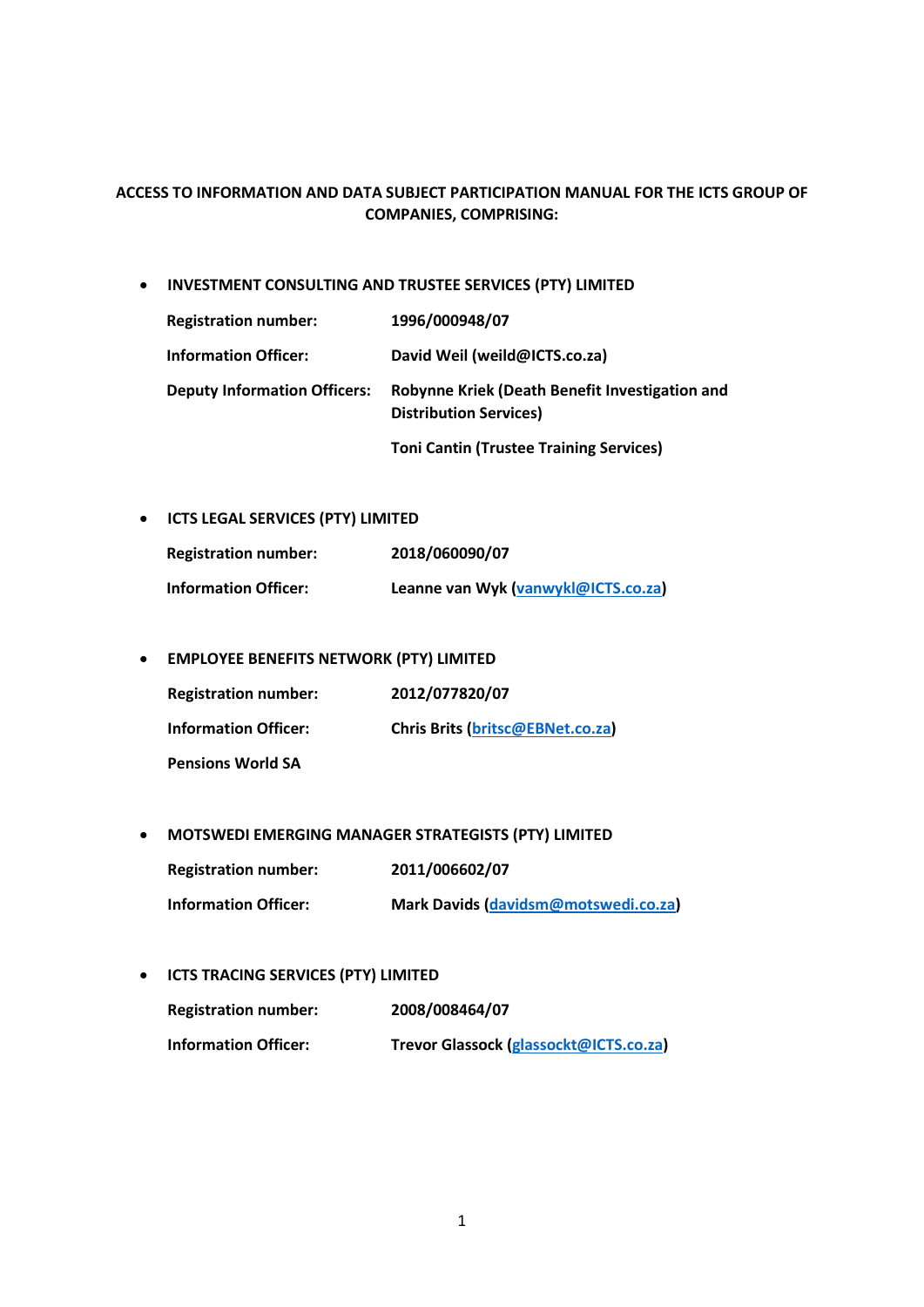# **TABLE OF CONTENTS**

### **1 INTRODUCTION**

This information manual is in respect of ICTS Group Companies, including all wholly or partially owned subsidiaries and associated entities, hereinafter referred to as "ICTS". Refer to Annexure 3 of this document for a complete list of subsidiaries.

This information manual ("Manual") provides an outline of the types of records held by ICTS and explains how one may submit requests for access to these records in terms of the Promotion of Access to Information Act, 2 of 2000 (the "Act").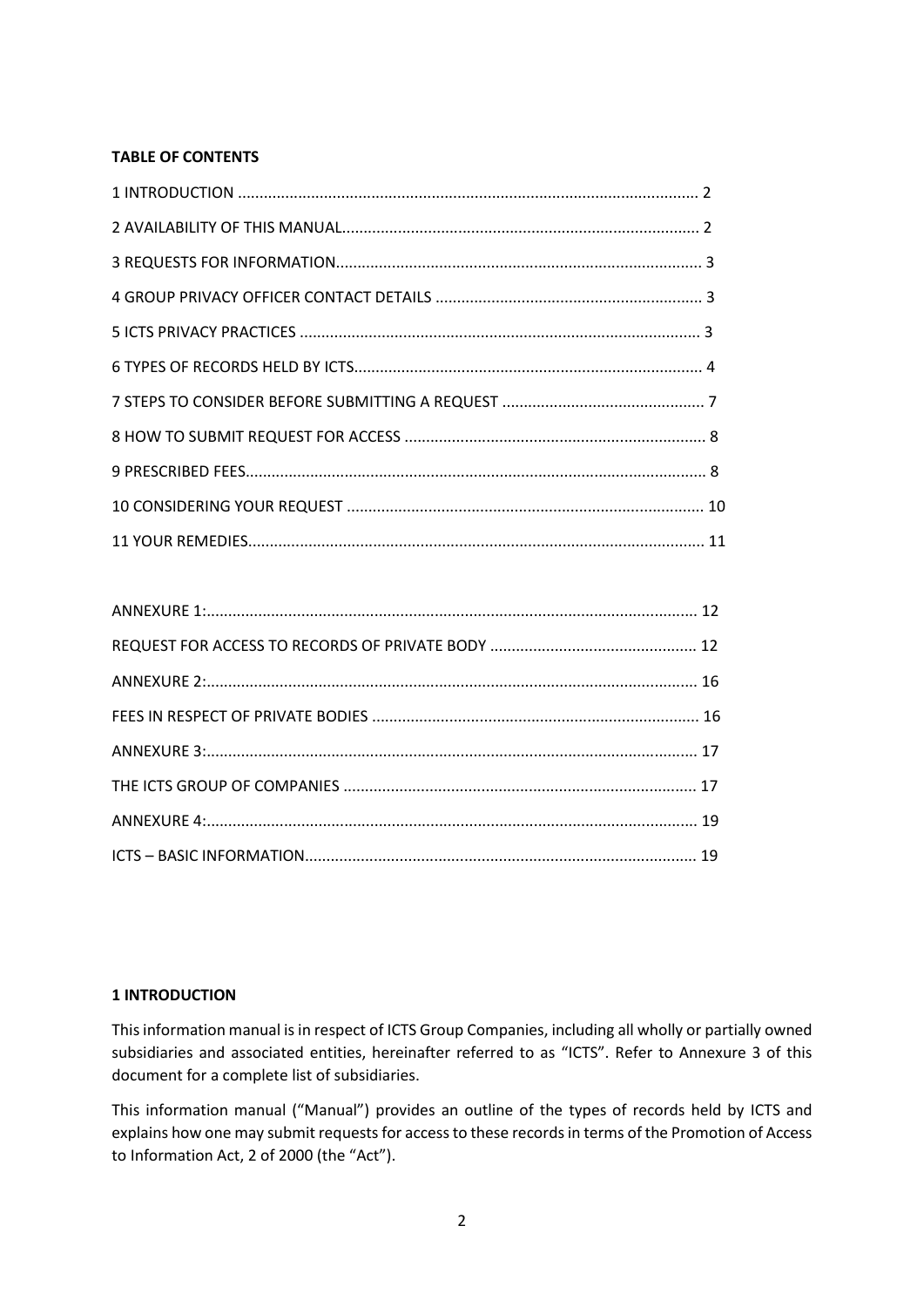The Act gives effect to everyone's constitutional right of access to information held by private sector bodies (e.g. companies) or public bodies (i.e. Government institutions) that is required for the exercise and/or protection of the requester's rights.

A guide to the Act is available from the South African Human Rights Commission ("SAHRC") website: www.sahrc.org.za. It describes, in each official language:

- The objectives of this Act;
- The details of each private body (where possible);
- The process that needs to be followed in order to make a request;
- How to get copies of the Guide at no charge;
- How to get access to the manual of a private body; and
- All the remedies available in law to you.

Should you have any queries in this regard, please contact the SAHRC directly at: The South African Human Rights Commission: PAIA Unit

The Research and Documentation Department

Postal address: Private Bag 2700

Houghton

2041

Tel: +27 11 887-3803

Fax: +27 11 403-0625

Website: www.sahrc.org.za

E-mail: [paia@sahrc.org.za](mailto:paia@sahrc.org.za)

### **2 AVAILABILITY OF THIS MANUAL**

You, the requester, can access this Manual on our website (www.ICTS.co.za) or by requesting a copy by e-mail from the ICTS Information Officer as provided for in paragraph 4 below.

### **3 REQUESTS FOR INFORMATION**

You may submit your request for information records to the ICTS Information Officer as provided for in paragraph 4 below. It is recommended that you read this manual first, in particular paragraphs 6 through 9, before submitting any requests.

### **4 ICTS INFORMATION OFFICER CONTACT DETAILS**

ICTS Information Officer

P O Box 65939

Benmore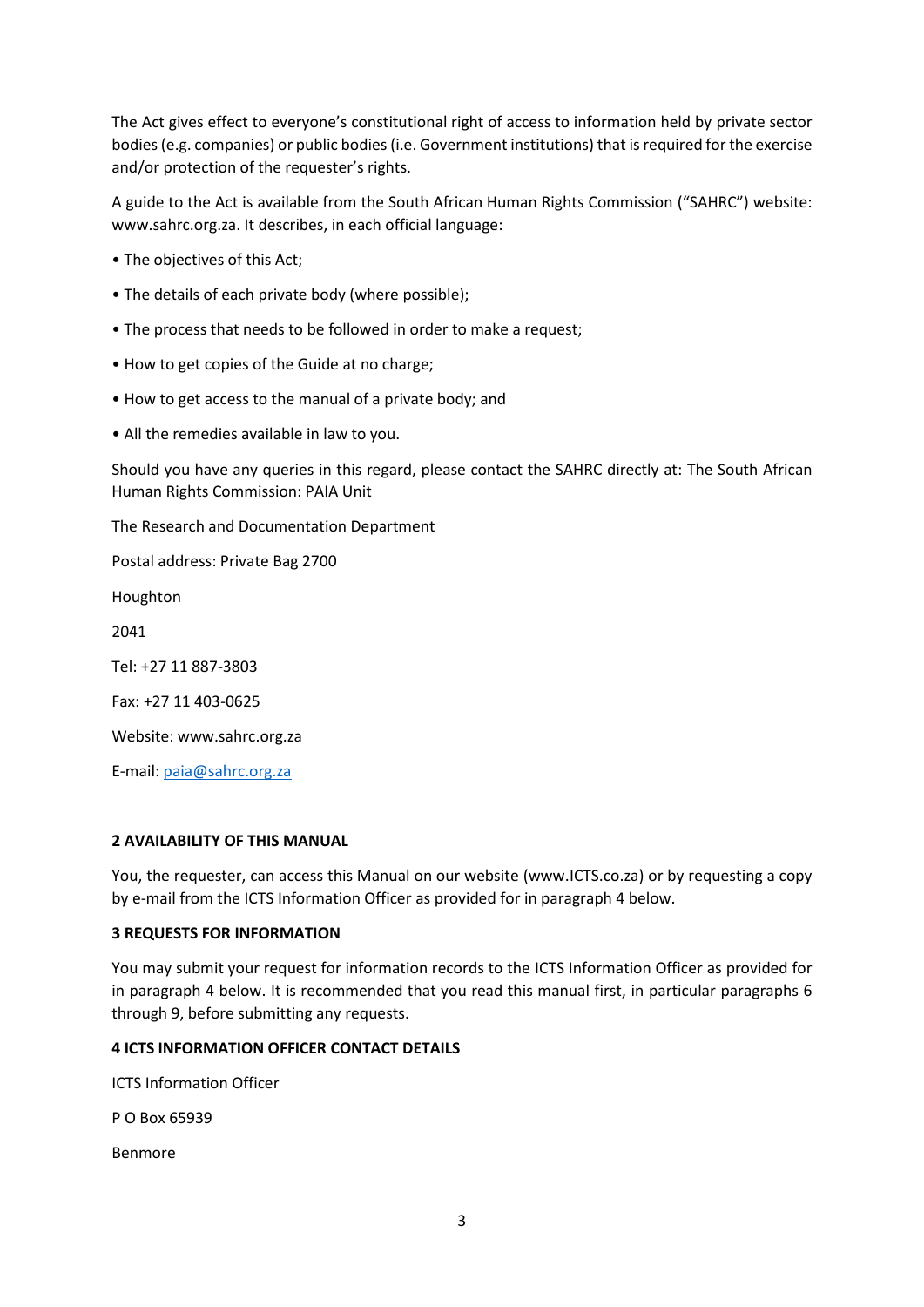2010

Tel: +27 11 656 1160

E-mail:weild@icts.co.za

### **5 ICTS PRIVACY PRACTICES**

- 5.1 We collect personal or other information to:
- Meet our responsibilities to customers, employees and other natural or juristic persons;
- Follow client instructions;
- Inform clients of new services; and
- Make sure our business suits clients' needs.
- 5.2 Personal information may be received from or provided to:

• any regulatory authority (like the FSCA) and the regulators they appoint for the various financial sectors

- comply with any regulation passed under the relevant legislation, or any legal process
- protect and defend ICTS's rights and property (including ICTS's intellectual property).
- protect public interest
- Brokers / advisers / intermediaries (with the necessary consent)
- Companies within the ICTS Group
- Retirement funds, medical schemes, fund members and beneficiaries, consultants and fund administrators
- Third party service providers in order to uphold contractual obligations or service customers.
- 5.3 Trans border information flows (cloud storage)

ICTS may share with or receive personal information from parties as set out above, where these parties are situated outside of the Republic of South Africa. All operations are required to abide by the legislative requirements for data protection in these countries. Such countries include:

#### Cloud suppliers +OneX

5.4 Employee personal information may be received from or provided to:

- Pension / provident funds and/or their trustees
- Medical aid funds
- Recruitment companies
- Credit bureaux
- SARS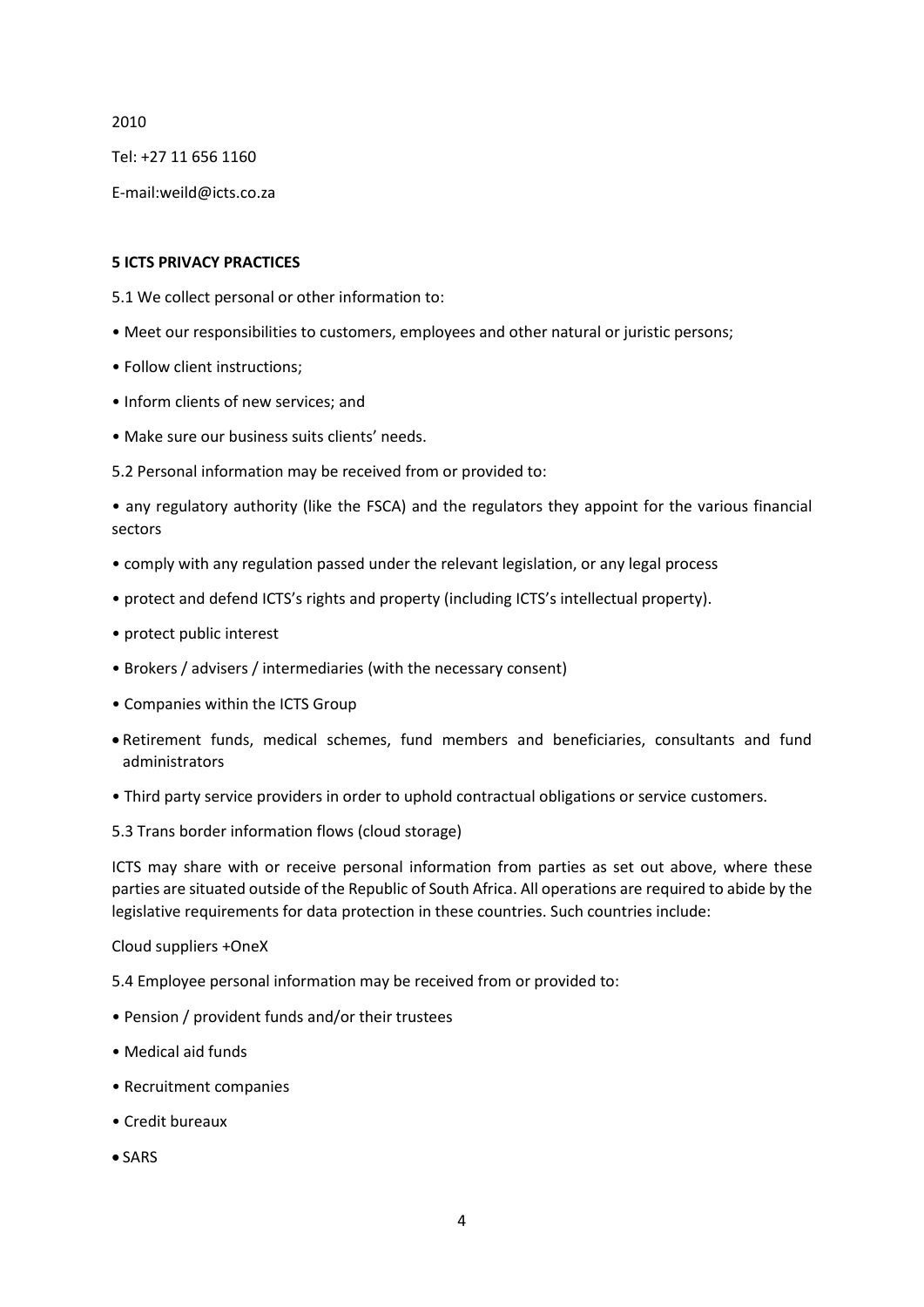• SAPS

# 5.5 Our security practices

• We are committed and obliged to implement all reasonable controls to safeguard access to your personal information.

• Where third parties are required to process your personal information in relation to the purposes set out in this manual and for other legal requirements, we ensure that they are contractually bound to apply the appropriate security practices.

• All use of our website and transactions through it are protected by encryption (secret codes) in line with international standards.

# **6 TYPES OF RECORDS HELD BY ICTS**

ICTS maintains records on the following categories and subject matters. However, please note that recording a category or subject matter in this Manual does not imply that a request for access to such records would be granted. All requests for access will be evaluated on a case-by-case basis in accordance with the provisions of the Act.

# 6.1 Company records

The following are records pertaining to ICTS's own affairs:

- Finance and accounting records
- Human Resources;
- Strategy;
- Shareholders;
- Intermediaries;
- Operational records;
- Technology;
- Compliance and Risk;
- Subsidiary;
- Contractors; and
- Directors
- 6.1.1 Types of personal information held by ICTS

| <b>Categories of</b><br>data subjects                                                       | Categories of information held                                           |
|---------------------------------------------------------------------------------------------|--------------------------------------------------------------------------|
| <b>Customers</b>                                                                            | Includes relevant personal information or special personal information   |
| including                                                                                   | as defined by the Protection of Personal Information Act, No. 4 of       |
| retirement funds,<br>2013, such as name, South African identity number or other identifying |                                                                          |
| insurers and share                                                                          | number (e.g. passport), date of birth, citizenship, telephone number(s), |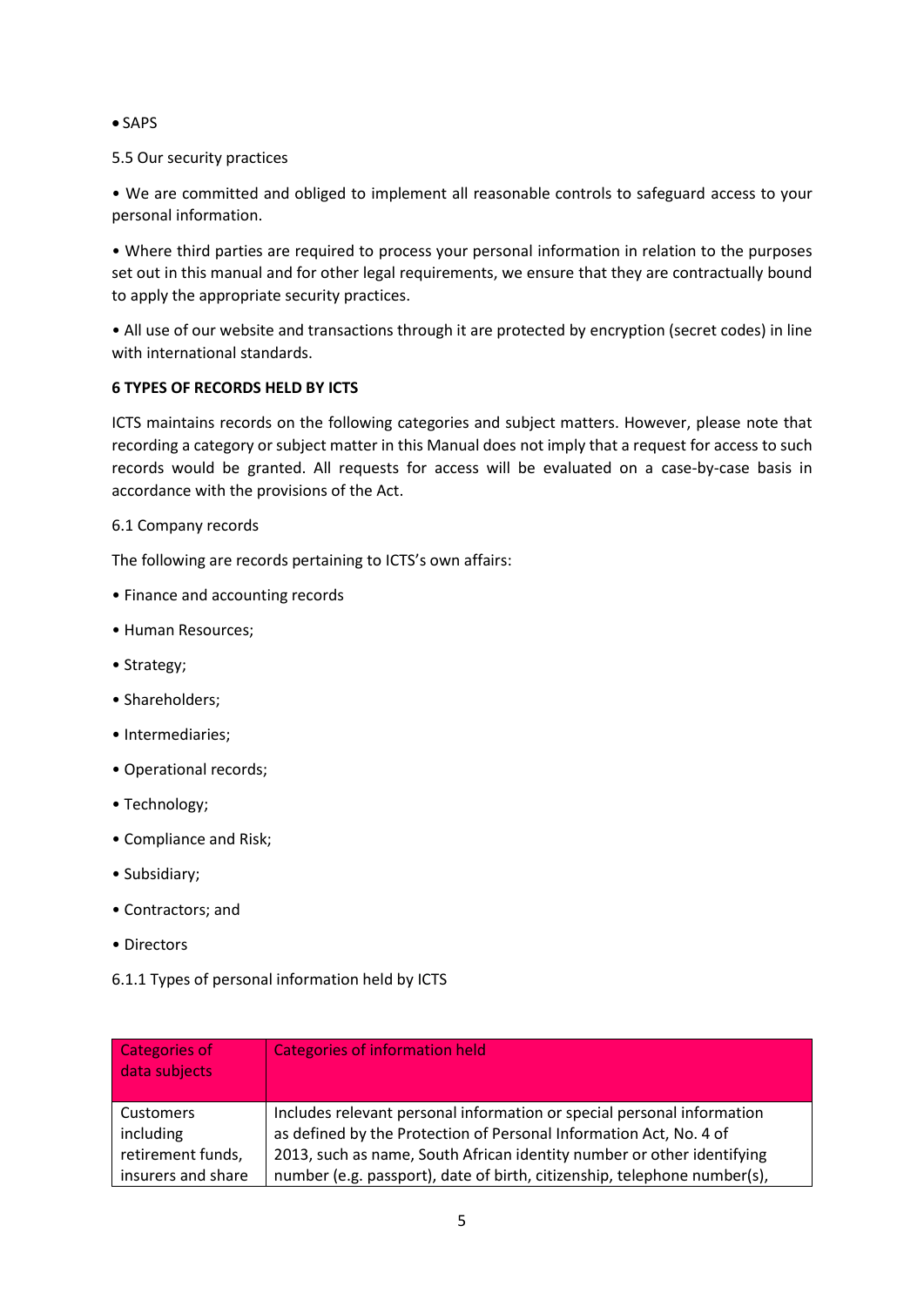| email address(es), income tax numbers, physical and postal addresses,<br>incentive schemes |                                                                             |  |
|--------------------------------------------------------------------------------------------|-----------------------------------------------------------------------------|--|
| and their members                                                                          | financial information (e.g. fund or portfolio details), banking information |  |
| and beneficiaries,                                                                         | (including account numbers), health information, children's information,    |  |
| trustees and other                                                                         | race.                                                                       |  |
| fund officers,                                                                             | For juristic persons: entity name, registration number, income tax          |  |
| consultants,                                                                               | number, tax information, contact details for representative persons.        |  |
| advisors, fund                                                                             | FICA documentation used to verify identity and details of customer.         |  |
| administrators                                                                             |                                                                             |  |
| <b>Directors</b>                                                                           | ID numbers, name, financial information as required for statutory           |  |
|                                                                                            | reporting                                                                   |  |
| Employees                                                                                  | Includes ID number, contact details, physical and postal address, date      |  |
|                                                                                            | of birth, age, marital status, race, disability information, employment     |  |
|                                                                                            | history, criminal / background checks, fingerprints, CVs, education         |  |
|                                                                                            | history, banking details, income tax reference number, remuneration         |  |
|                                                                                            | and benefit information (including medical aid, pension / provident fund    |  |
|                                                                                            | information), details related to employee performance, disciplinary         |  |
| procedures.                                                                                |                                                                             |  |
|                                                                                            | "Employee" refers to any person who works for or provides services to       |  |
|                                                                                            | or on behalf of ICTS and receives or is entitled to receive any             |  |
|                                                                                            | remuneration and any other person who assists in carrying out or            |  |
|                                                                                            | conducting any work or services for ICTS. This includes, without            |  |
|                                                                                            | limitation, heads of departments, managers, all permanent, temporary        |  |
|                                                                                            | and part-time staff as well as contract workers.                            |  |
| Service Providers,                                                                         | Includes company registration details, income tax and VAT registration      |  |
| including                                                                                  | details, BEE certificates, payment details including bank accounts,         |  |
| outsourced /                                                                               | invoices, contractual agreements, addresses, contact details, any           |  |
| hosted services,                                                                           | records a third party has provided to ICTS; and Records generated by        |  |
| auditors, legal                                                                            | or within ICTS pertaining to work or services, including transactional      |  |
| consultants, brand                                                                         | records.                                                                    |  |
| managers, HR                                                                               |                                                                             |  |
| consultants,                                                                               |                                                                             |  |
| insurers, banks                                                                            |                                                                             |  |

### 6.2 Other Parties

Records are kept in respect of other parties, including without limitation contractors, suppliers, departments, service providers. Alternatively, such other parties may possess records which can be said to belong to ICTS. The following records fall under this category:

• Employee, work or service-related records which are held by another party as opposed to being held by ICTS; and

• Records held by ICTS pertaining to other parties, including financial records, correspondence, contractual records, records provided by the other party, and records third parties have provided about the contractors/suppliers.

### 6.3 Publicly available records

We set out the records which are already publicly available without a request for access in terms of the Act being necessary:

• Individual Group company annual Financial statements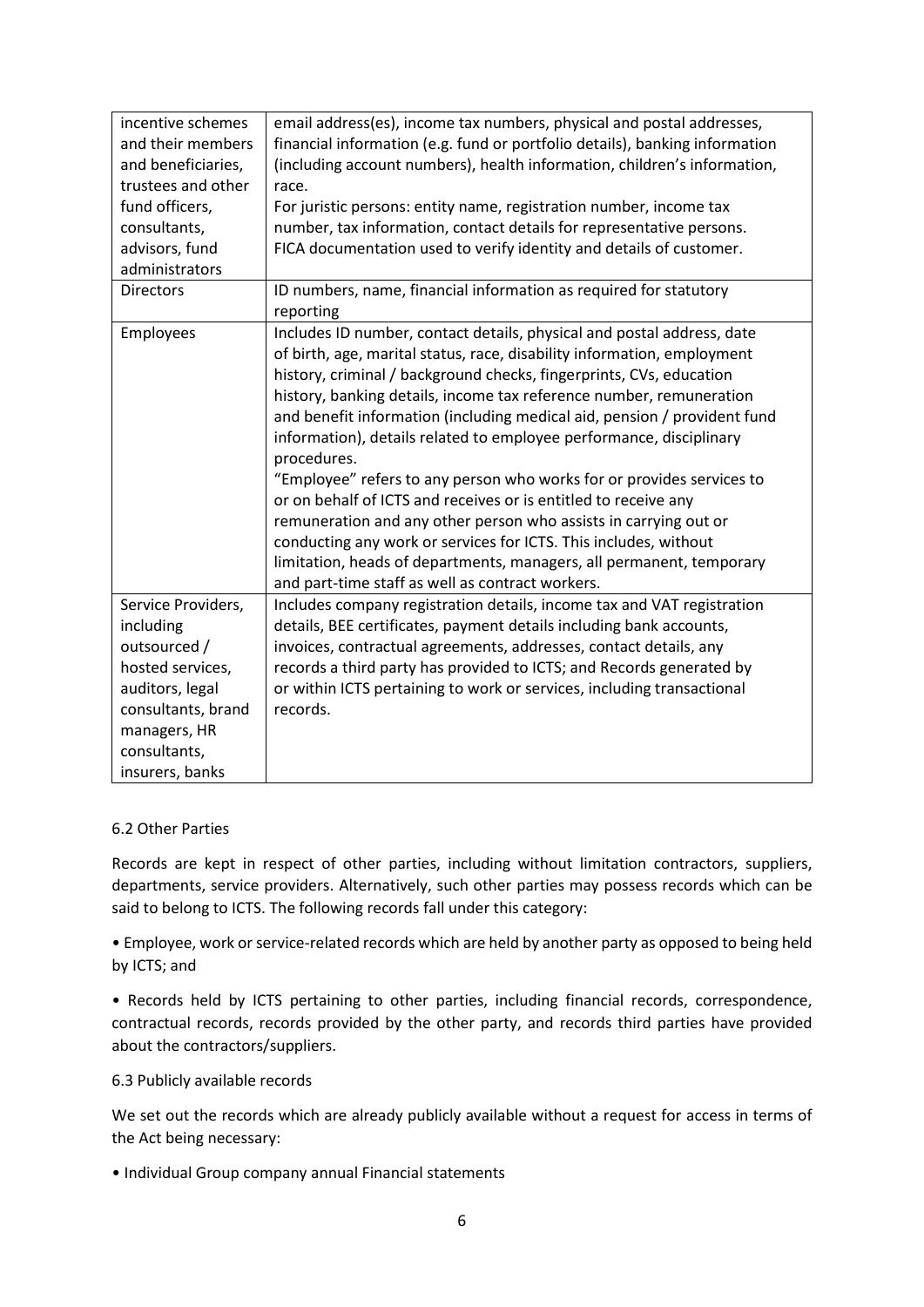- 6.4 Records available in accordance with other legislation
- Long Term Insurance Act 52 of 1998
- Pension Funds Act 24 of 1956
- Medical Schemes Act 131 of 1998
- Collective Investments Schemes Control act 45 of 2002
- Companies Act 61 of 1973
- Skills Development Levies Act 66 of 1995
- Financial Intelligence Centre Act 38 of 2001
- Labour Relations Act 66 of 1995
- Basic Conditions of Employment Act 75 of 1997
- Employment Equity Act 55 of 1998
- Prevention of Organised Crime 121 of 1998
- Income Tax Act 58 of 1962
- Financial Advisory and Intermediary Services Act 37 of 2002
- Value Added Tax 89 of 1991
- Unemployment Insurance Act 63 of 2001
- Compensation for Occupational Injuries and Diseases Act 130 of 1993

### **7 STEPS TO CONSIDER BEFORE SUBMITTING A REQUEST**

The following steps must be considered before submitting a request:

7.1 Step 1: Are you requesting your own information?

All ICTS clients are allowed access to their own information without having to use the request for access to information procedures as set out in the Promotion of Access to Information Act, including, but not limited to:

- Policy documents
- Account information
- Personal Records
- Voice recordings

All ICTS clients should contact the relevant call centre or department to request access to their own information. Please note that there may be administration costs associated with retrieval of certain types of information records.

7.2 Step 2: Are you entitled to use the Act to request access?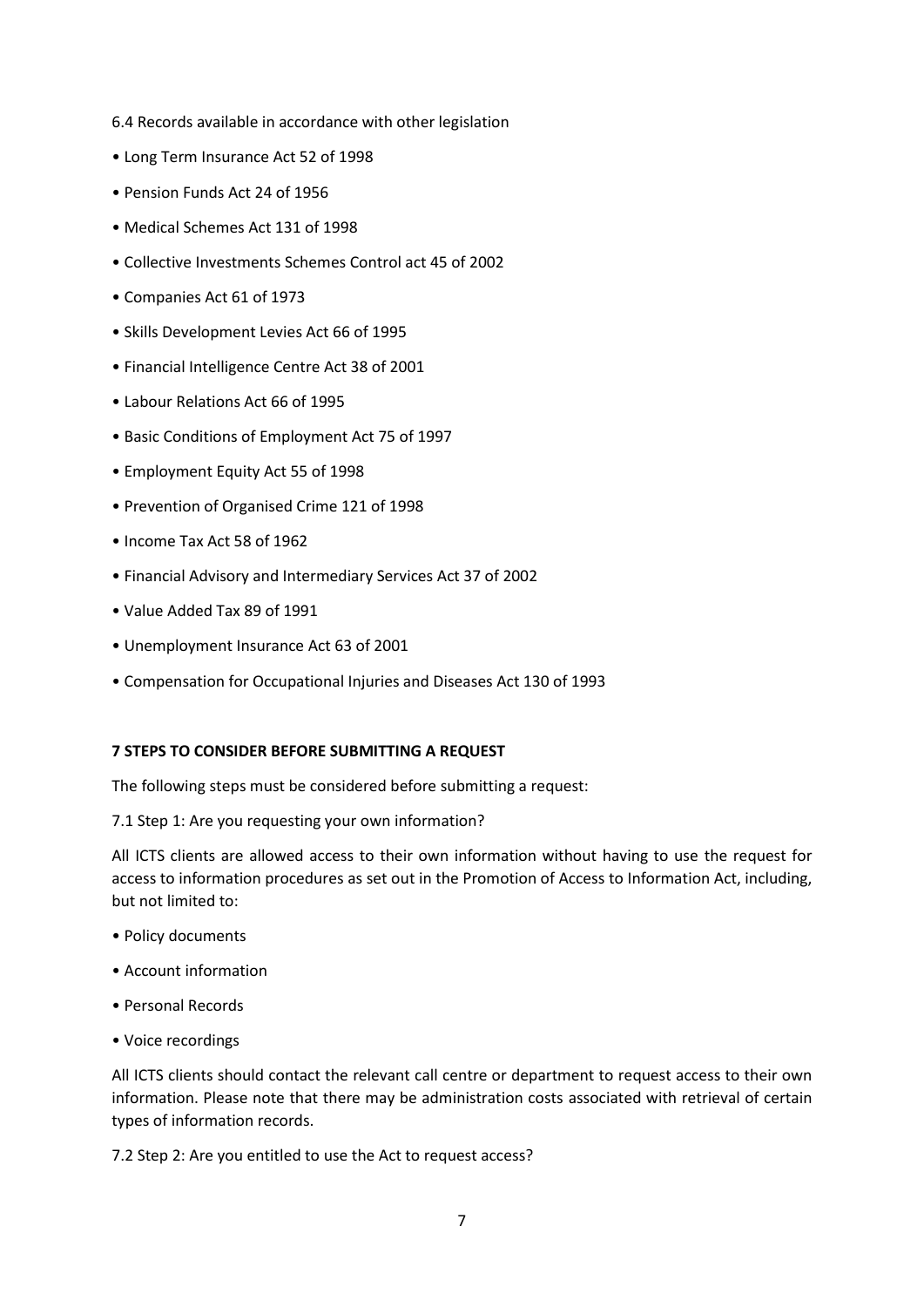Please take note of section 7(1) of the Act which states:

"This Act does not apply to a record of a public body or a private body if:

(a) that record is requested for the purpose of criminal or civil proceedings;

(b) so requested after the commencement of such criminal or civil proceedings, as the case may be; and

(c) the production of or access to that record for the purpose referred to in paragraph (a) is provided for in any other law."

If section 7(1) applies, you may not bring a request in terms of this Act. You must use the rules and procedures for discovery of information of the relevant legal forum and proceedings you are involved in. ICTS reserves the right to claim all expenses and other damages incurred as a result of a requester submitting a request in contravention of section 7(1).

7.3 Step 3: Does the information requested exist in the form of a record?

Please note that the Act only applies to records that are in existence at the time of us receiving your request. The Act does not compel anyone to create a record which is not yet in existence at the time the request is made. For instance, the Act cannot be used to obtain reasons for a decision taken by ICTS if such reasons are not in the form of a record.

7.4 Step 4: Is the record in the possession or under the control of ICTS?

The Act provides that the record requested must be in our possession or under our control. Therefore, even if a record was created by ICTS or at some point in ICTS's possession (but no longer in ICTS's control at the time of your request), you must seek access to the record from the party under whose possession or control it is.

### **8 HOW TO SUBMIT A REQUEST FOR ACCESS**

Please consider the steps in paragraph 7 above before submitting your request. Once you are satisfied that none of the aforegoing prohibitions apply to you, you may proceed to submit a request as follows:

### 8.1 Request form

Please complete the request form in Annexure 1 to this Manual (the "Request Form").

You can send the completed request form as is or under cover of a separate letterhead or fax cover.

In the Request Form, you need to provide sufficient information to enable us to adequately identify:

- The record or records requested;
- The identity of the requester,
- Which form of access is required, if the request is granted;
- The postal address, fax number or email address of the requester.
- 8.2 Description of the right

Take care to adequately describe the right which you are seeking to protect or enforce by means of the records requested. Please note that the courts have indicated that access to the records must be "necessary" for the exercise or protection of the right so stated.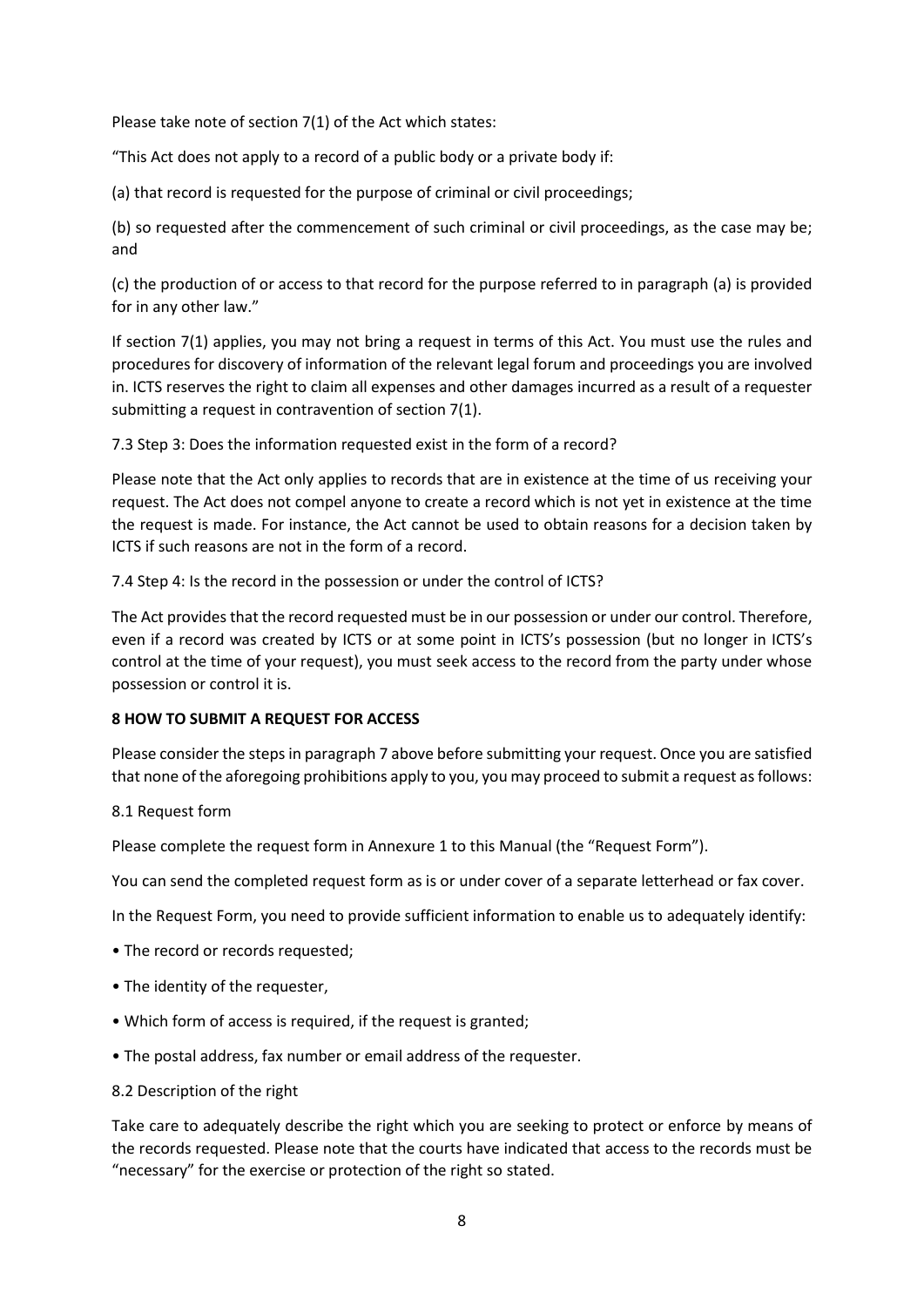It is important to note that ICTS may refuse you access to the records requested if the right is not clearly defined or where the right you claim to seek to exercise or protect does not qualify as a right as contemplated in the Act.

# 8.3 Representatives

If a request is made on behalf of another person, then the requester must submit proof of the capacity in which the requester is making the request to the reasonable satisfaction of ICTS.

# 8.4 Illiteracy or disability

If an individual is unable to complete the prescribed form because of illiteracy or disability, such a person may make the request orally.

# 8.5 Prescribed fees

(a) The prescribed fees, where applicable, as provided for in paragraph 9.2 below must be paid and proof of payment (e.g. copy of deposit slip) must be submitted following your request.

(b) The requester will be notified where the Group Privacy Officer requires a deposit (calculated from the access fee).

(c) You must submit proof of payment before your request can be processed.

(d) If you qualify for exemption of the payment of any fee, please state the reason for exemption.

# **9 PRESCRIBED FEES**

9.1 The Act provides for two types of fees, namely:

• A request fee, which will be a standard fee; and

• An access fee, which must be calculated by taking into account reproduction costs, search and preparation time and cost, as well as postal costs.

9.2 The requester, other than a personal requester\*, must pay the prescribed R50.00 (fifty rand) request fee, following submission of the request and provide a deposit slip as proof of payment which must follow the Request Form.

*\* ''personal requester'' means a requester seeking access to a record containing personal information\*\* about the requester.*

*\*\* ''personal information'' means information about an identifiable individual, including, but not limited to—*

- *(a) information relating to the race, gender, sex, pregnancy, marital status, national, ethnic or social origin, colour, sexual orientation, age, physical or mental health, wellbeing, disability, religion, conscience, belief, culture, language and birth of the individual;*
- *(b) information relating to the education or the medical, criminal or employment history of the individual or information relating to financial transactions in which the individual has been involved;*
- *(c) any identifying number, symbol or other particular assigned to the individual;*
- *(d) the address, fingerprints or blood type of the individual;*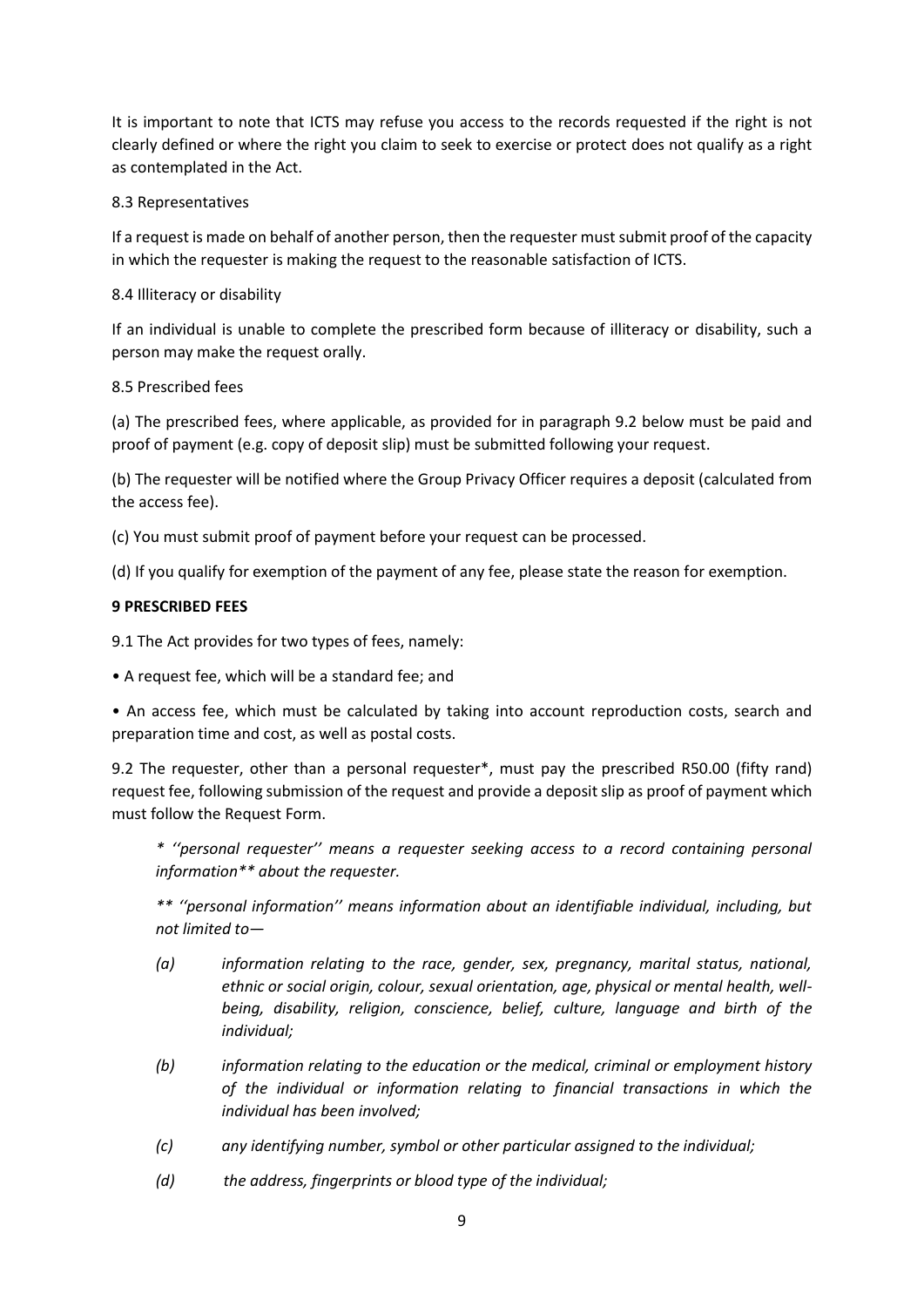- *(e) the personal opinions, views or preferences of the individual, except where they are about another individual or about a proposal for a grant, an award or a prize to be made to another individual;*
- *(f) correspondence sent by the individual that is implicitly or explicitly of a private or confidential nature or further correspondence that would reveal the contents of the original correspondence;*
- *(g) the views or opinions of another individual about the individual;*
- *(h) the views or opinions of another individual about a proposal for a grant, an award or a prize to be made to the individual, but excluding the name of the other individual where it appears with the views or opinions of the other individual; and*
- *(i) the name of the individual where it appears with other personal information relating to the individual or where the disclosure of the name itself would reveal information about the individual, but excludes information about an individual who has been dead for more than 20 years.*

9.3 If the search for and preparation of the record (for disclosure), including arrangement to make it available in the requested form, requires more than the hours prescribed in the regulations for this purpose, ICTS will request you to pay as a deposit the prescribed portion of the access fee which would be payable if the request is granted.

9.4 ICTS may withhold a record until the requester has paid the fees as indicated in Annexure 2.

9.5 A requester whose request has been granted must pay the applicable access fee for reproduction and for search and preparation, and for any time reasonably required in excess of the prescribed hours to search for and prepare the record for disclosure including making arrangements to make it available in the request form.

9.6 You may ask for a refund of the deposit if your request for access is refused.

# **10 CONSIDERING YOUR REQUEST**

10.1 ICTS will have deemed to have received your request when all of the requirements in respect of the Act have been met.

10.2 Subject to the provisions in the Act in respect of extension of time periods, ICTS will process the request within 30 days, unless you have stated special reasons which would satisfy ICTS that circumstances dictate that the above time periods not be complied with.

10.3 You will be informed in writing whether access has been granted or denied.

10.4 The main grounds for ICTS to refuse a request for information relate to the:

- 10.4.1 mandatory protection of the privacy of a third party who is a natural person, which would involve the unreasonable disclosure of personal information of that natural person;
- 10.4.2 mandatory protection of the commercial information of a third party, if the record contains:
	- trade secrets of that third party;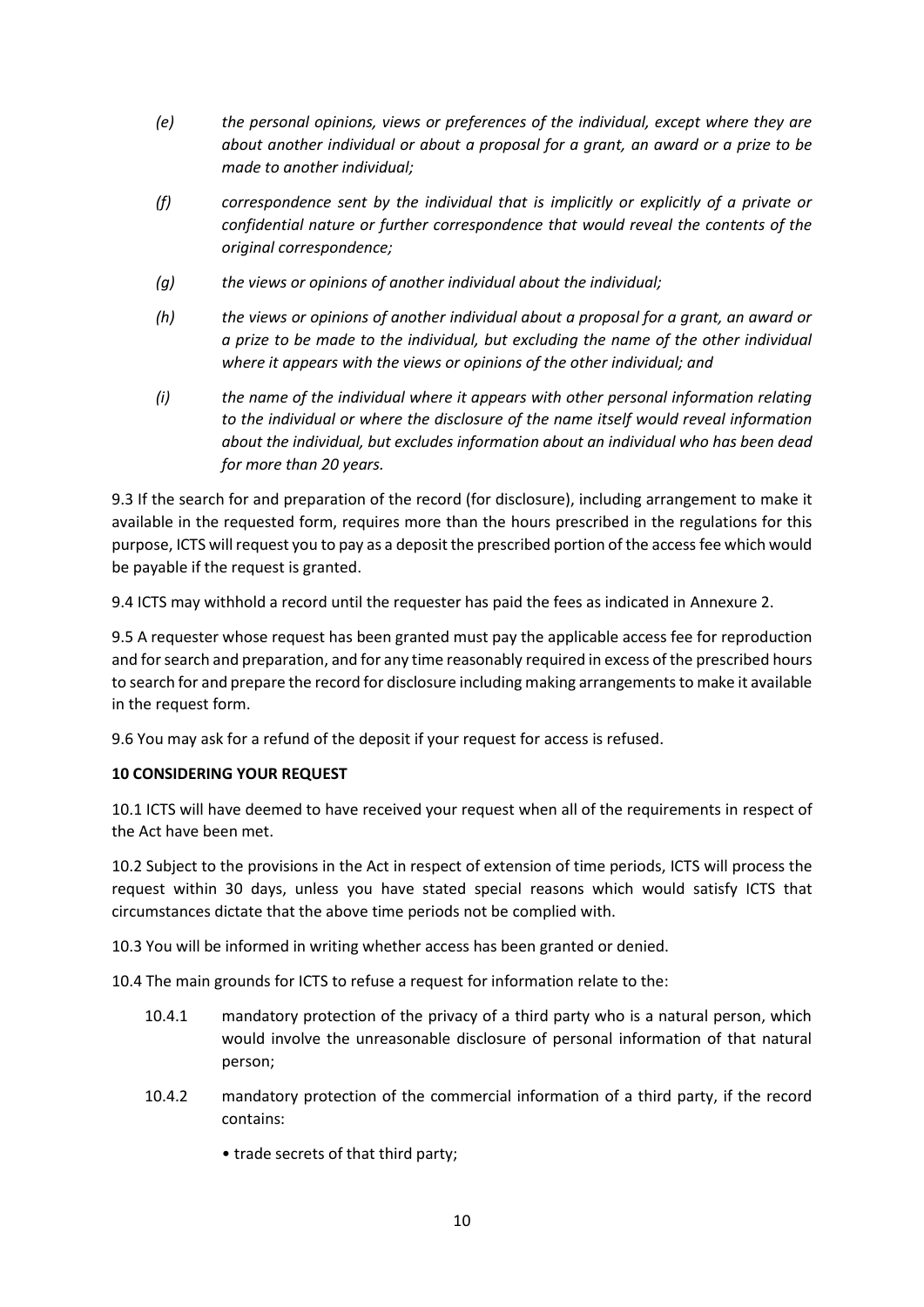• financial, commercial, scientific or technical information which disclosure could likely cause harm to the financial or commercial interests of that third party; and

• information disclosed in confidence by a third party to ICTS, if the disclosure could put that third party at a disadvantage in negotiations or commercial competition;

- 10.4.3 mandatory protection of confidential information of third parties if it is protected in terms of any agreement;
- 10.4.4 mandatory protection of the safety of individuals and the protection of property;
- 10.4.5 mandatory protection of records which would be regarded as privileged in egal proceedings;
- 10.4.6 the commercial activities of ICTS, which may include:
	- trade secrets of ICTS;

• financial, commercial, scientific or technical information which disclosure could likely cause harm to the financial or commercial interests of ICTS; and

• information which, if disclosed could put ICTS at a disadvantage in negotiations or commercial competition;

• a computer program which is owned by ICTS, and which is protected by copyright; and

10.4.7 the research information of ICTS or a third party, if its disclosure would disclose the identity of ICTS, the researcher or the subject matter of the research and would place the research at a serious disadvantage.

# **11 YOUR REMEDIES**

ICTS does not have internal appeal procedures. As such, the decision made by ICTS is final. If your request is denied, you are entitled to apply to a court with appropriate jurisdiction for relief.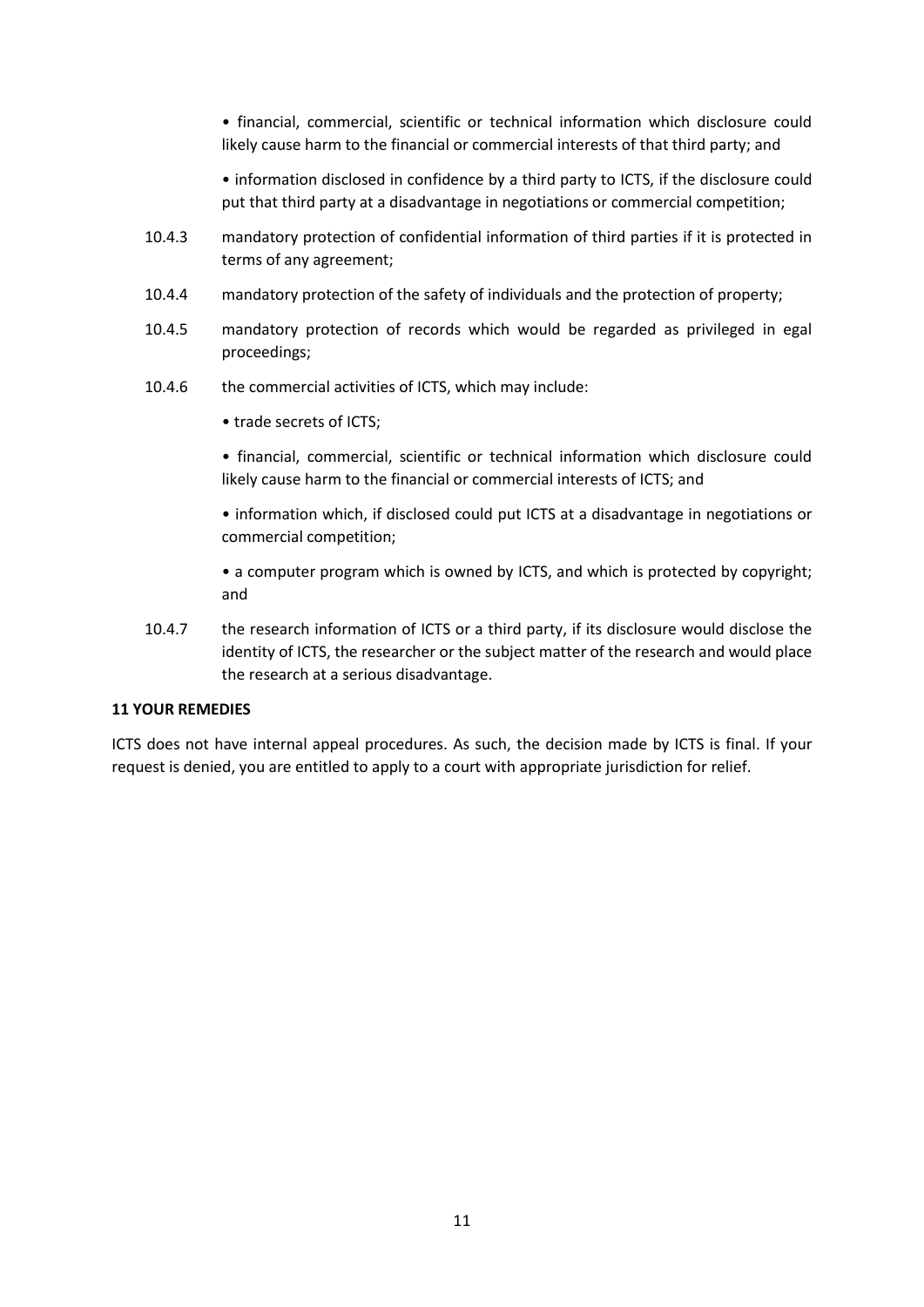#### **ANNEXURE 1:**

#### **REQUEST FOR ACCESS TO RECORDS OF PRIVATE BODY**

**This annexure must accompany the cover letter addressed to the ICTS Information Officer**

**A. Particulars of ICTS (or Divisions of ICTS)** ICTS Information Officer P O Box 65939 Benmore 2010 Tel: +27 11 656 1160 E-mail: [weild@ICTS.co.za](mailto:weild@ICTS.co.za)

### **B. Particulars of person requesting access to the record**

(a) The particulars of the person who requests access to the record must be given below. (b) The address and/or fax number in the Republic to which the information is to be sent must be given.

(c) Proof of the capacity in which the request is made, if applicable, must be attached.

| Full names and surname: |  |
|-------------------------|--|
|                         |  |

\_\_\_\_\_\_\_\_\_\_\_\_\_\_\_\_\_\_\_\_\_\_\_\_\_\_\_\_\_\_\_\_\_\_\_\_\_\_\_\_\_\_\_\_\_\_\_\_\_\_\_\_\_\_\_\_\_\_\_\_\_\_\_\_\_\_\_\_\_\_\_\_\_\_\_\_\_\_\_\_\_\_

\_\_\_\_\_\_\_\_\_\_\_\_\_\_\_\_\_\_\_\_\_\_\_\_\_\_\_\_\_\_\_\_\_\_\_\_\_\_\_\_\_\_\_\_\_\_\_\_\_\_\_\_\_\_\_\_\_\_\_\_\_\_\_\_\_\_\_\_\_\_\_\_\_\_\_\_\_\_\_\_\_\_

Identity number: \_\_\_\_\_\_\_\_\_\_\_\_\_\_\_\_\_\_\_\_\_\_\_\_\_\_\_\_\_\_

Postal address: \_\_\_\_\_\_\_\_\_\_\_\_\_\_\_\_\_\_\_\_\_\_\_\_\_\_\_\_\_\_\_\_\_\_\_\_\_\_\_\_\_\_\_\_\_\_\_\_\_\_\_\_\_\_\_\_\_\_\_\_\_\_\_\_\_\_\_\_\_

Fax number: \_\_\_\_\_\_\_\_\_\_\_\_\_\_\_\_\_\_\_\_\_\_\_\_\_\_\_

Telephone number: \_\_\_\_\_\_\_\_\_\_\_\_\_\_\_\_\_\_\_\_\_\_\_\_\_\_\_

E-mail address: **E-mail address**:

Capacity in which the request is made, when made on behalf of another person:

### **C. Particulars of person on whose behalf request is made**

This section must be completed only if a request for information is made on behalf of another person.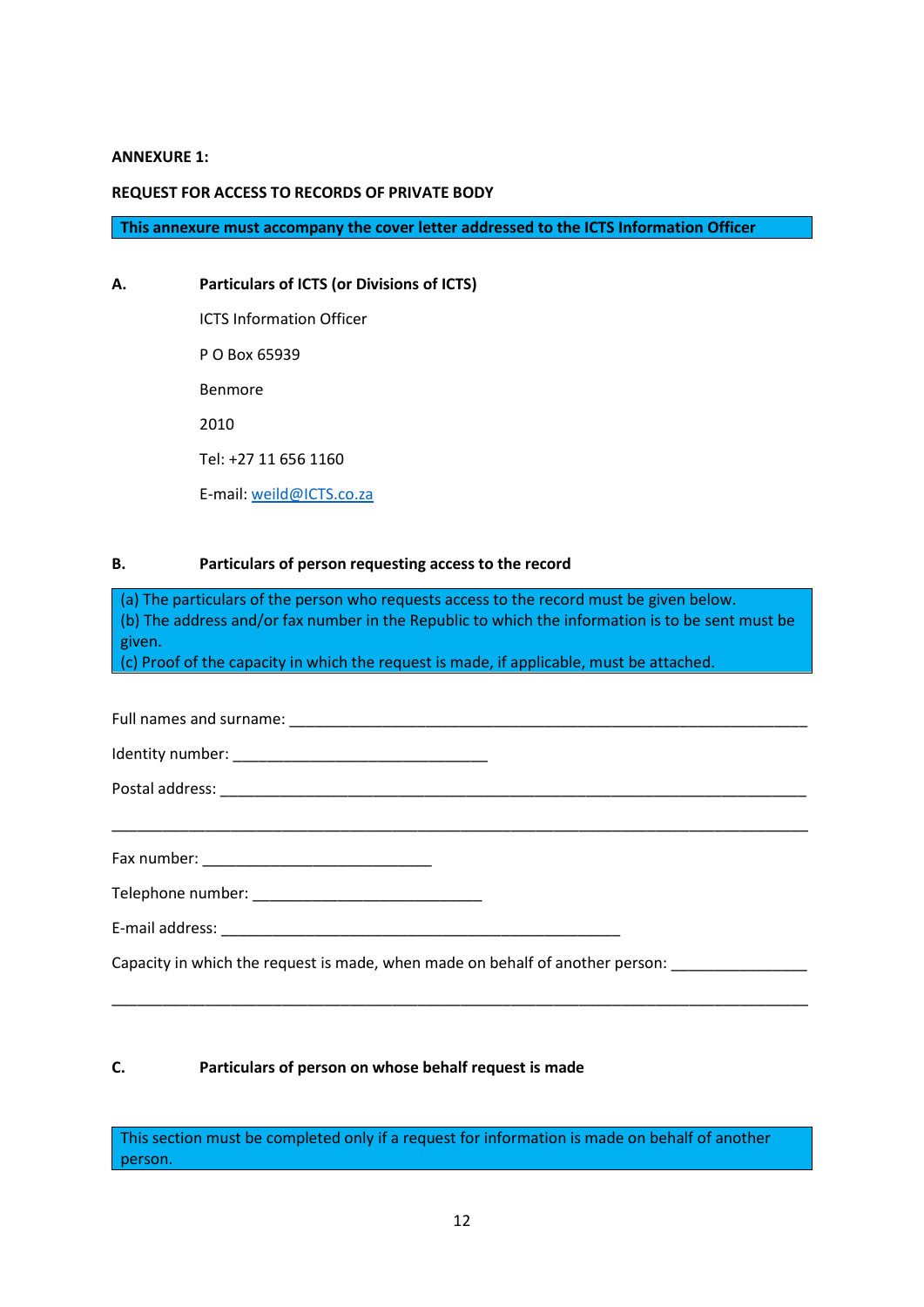Full names and surname: \_\_\_\_\_\_\_\_\_\_\_\_\_\_\_\_\_\_\_\_\_\_\_\_\_\_\_\_\_\_\_\_\_\_\_\_\_\_\_\_\_\_\_\_\_\_\_\_\_\_\_\_\_\_\_\_\_\_\_\_\_

Identity number: \_\_\_\_\_\_\_\_\_\_\_\_\_\_\_\_\_\_\_\_\_\_\_\_\_\_\_\_\_\_\_\_\_\_\_\_\_

# **D. Particulars of record**

(a) Provide full particulars of the record to which access is requested, including the reference number if that is known to you, to enable the record to be located.

(b) If the provided space is inadequate, please continue on a separate folio and attach it to this form.

\_\_\_\_\_\_\_\_\_\_\_\_\_\_\_\_\_\_\_\_\_\_\_\_\_\_\_\_\_\_\_\_\_\_\_\_\_\_\_\_\_\_\_\_\_\_\_\_\_\_\_\_\_\_\_\_\_\_\_\_\_\_\_\_\_\_\_\_\_\_\_\_\_\_\_\_\_\_\_\_\_\_

\_\_\_\_\_\_\_\_\_\_\_\_\_\_\_\_\_\_\_\_\_\_\_\_\_\_\_\_\_\_\_\_\_\_\_\_\_\_\_\_\_\_\_\_\_\_\_\_\_\_\_\_\_\_\_\_\_\_\_\_\_\_\_\_\_\_\_\_\_\_\_\_\_\_\_\_\_\_\_\_\_\_

\_\_\_\_\_\_\_\_\_\_\_\_\_\_\_\_\_\_\_\_\_\_\_\_\_\_\_\_\_\_\_\_\_\_\_\_\_\_\_\_\_\_\_\_\_\_\_\_\_\_\_\_\_\_\_\_\_\_\_\_\_\_\_\_\_\_\_\_\_\_\_\_\_\_\_\_\_\_\_\_\_\_

\_\_\_\_\_\_\_\_\_\_\_\_\_\_\_\_\_\_\_\_\_\_\_\_\_\_\_\_\_\_\_\_\_\_\_\_\_\_\_\_\_\_\_\_\_\_\_\_\_\_\_\_\_\_\_\_\_\_\_\_\_\_\_\_\_\_\_\_\_\_\_\_\_\_\_\_\_\_\_\_\_\_

\_\_\_\_\_\_\_\_\_\_\_\_\_\_\_\_\_\_\_\_\_\_\_\_\_\_\_\_\_\_\_\_\_\_\_\_\_\_\_\_\_\_\_\_\_\_\_\_\_\_\_\_\_\_\_\_\_\_\_\_\_\_\_\_\_\_\_\_\_\_\_\_\_\_\_\_\_\_\_\_\_\_

\_\_\_\_\_\_\_\_\_\_\_\_\_\_\_\_\_\_\_\_\_\_\_\_\_\_\_\_\_\_\_\_\_\_\_\_\_\_\_\_\_\_\_\_\_\_\_\_\_\_\_\_\_\_\_\_\_\_\_\_\_\_\_\_\_\_\_\_\_\_\_\_\_\_\_\_\_\_\_\_\_\_

\_\_\_\_\_\_\_\_\_\_\_\_\_\_\_\_\_\_\_\_\_\_\_\_\_\_\_\_\_\_\_\_\_\_\_\_\_\_\_\_\_\_\_\_\_\_\_\_\_\_\_\_\_\_\_\_\_\_\_\_\_\_\_\_\_\_\_\_\_\_\_\_\_\_\_\_\_\_\_\_\_\_

The requester must sign all the additional folios.

1 Description of record or relevant part of the record:

2 Reference number, if available: \_\_\_\_\_\_\_\_\_\_\_\_\_\_\_\_\_\_\_\_\_\_\_\_\_\_\_\_\_\_\_\_

3 Any further particulars of record:  $\blacksquare$ 

### **E. Fees**

(a) A request for access to a record, other than a record containing personal information about yourself, will be processed only after a request fee has been paid.

(b) There are two types of fees:

• Request fee: R50

• Access fee: The fee payable for access to a record depends on the form in which access is required and the reasonable time required to search for and prepare a record. This is calculated by taking into account reproduction costs, search and preparation costs, as well as postal costs. These fees are set out in Annexure 2.

(c) The requester will be notified where the Group Privacy Officer requires a deposit (calculated from the access fee).

Where a deposit has been taken and the request has subsequently been refused, the Group Privacy Officer will refund the deposit to the requester.

(d) Please ensure that you use the following reference for your deposit or we will not be able to identify it as belonging to you:

• "PAIA" followed by your initial(s) and surname (e.g. If your initials and surname is AN Smith, you must use PAIA AN Smith as your reference.

• You must submit proof of payment before your request can be processed.

(e) If you qualify for exemption of the payment of any fee, please state the reason for exemption.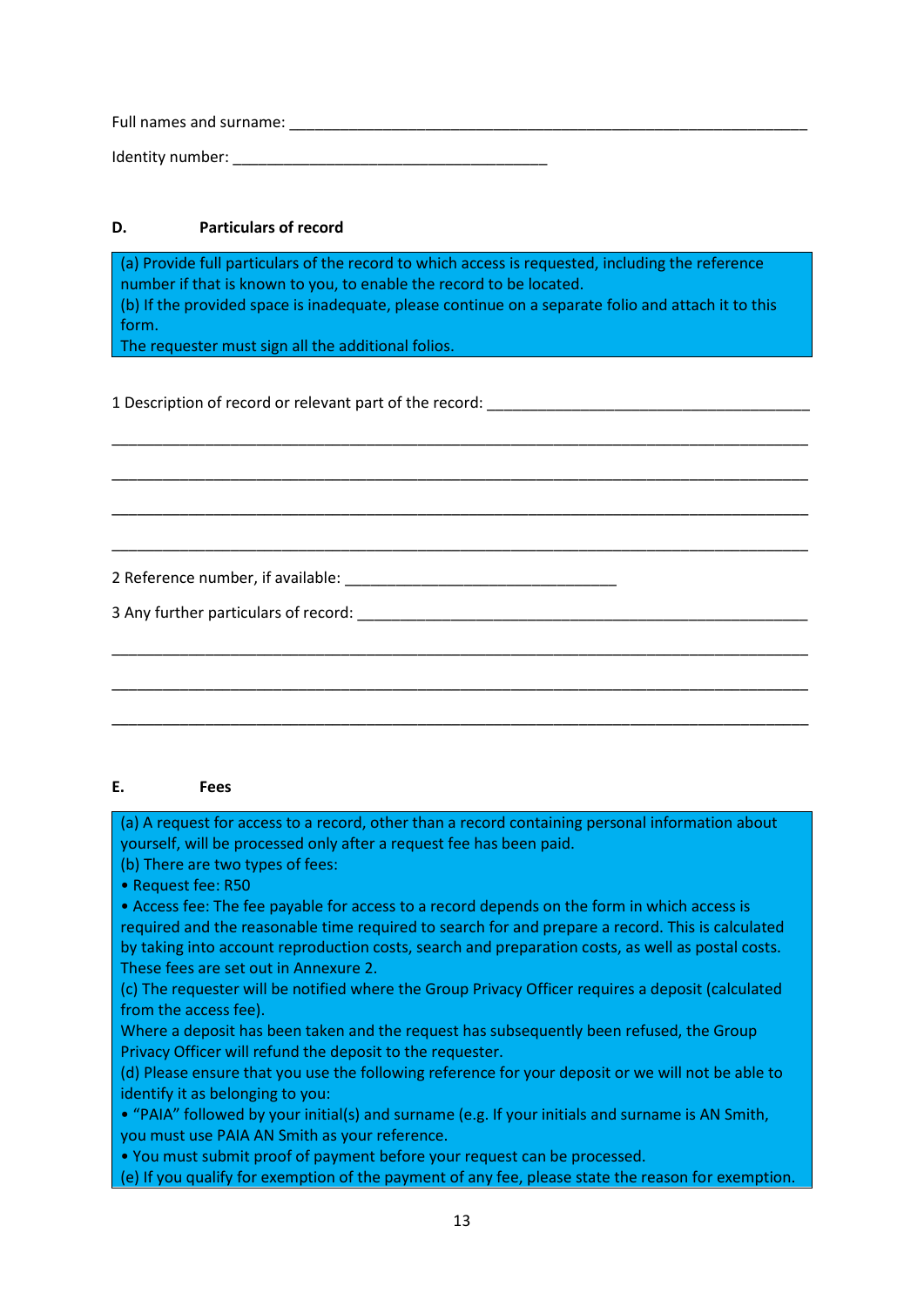Reason for exemption from payment of fees: \_\_\_\_\_\_\_\_\_\_\_\_\_\_\_\_\_\_\_\_\_\_\_\_\_\_\_\_\_\_\_\_\_\_\_\_\_\_\_\_\_\_\_\_\_

# **F. Form of access to record**

| If you are prevented by a disability to read, view or listen to the record in the form of access<br>provided for in 1 to 4 hereunder, state your disability and indicate in which form the record is<br>required. |                                                                                              |                      |                                                 |                                |  |
|-------------------------------------------------------------------------------------------------------------------------------------------------------------------------------------------------------------------|----------------------------------------------------------------------------------------------|----------------------|-------------------------------------------------|--------------------------------|--|
| Disability:                                                                                                                                                                                                       |                                                                                              |                      | Form in which record is required:               |                                |  |
| Mark the appropriate box with an X.                                                                                                                                                                               |                                                                                              |                      |                                                 |                                |  |
| NOTES:                                                                                                                                                                                                            |                                                                                              |                      |                                                 |                                |  |
| (a) Compliance with your request in the specified form may depend on the form in which the<br>record is available.                                                                                                |                                                                                              |                      |                                                 |                                |  |
| (b) Access in the form requested may be refused in certain circumstances. In such a case you will                                                                                                                 |                                                                                              |                      |                                                 |                                |  |
| be informed if access will be granted in another form.                                                                                                                                                            |                                                                                              |                      |                                                 |                                |  |
| (c) The fee payable for access for the record, if any, will be determined partly by the form in which                                                                                                             |                                                                                              |                      |                                                 |                                |  |
| access is requested.                                                                                                                                                                                              |                                                                                              |                      |                                                 |                                |  |
| 1. If the record is in written or printed form:                                                                                                                                                                   |                                                                                              |                      |                                                 |                                |  |
| copy of record*                                                                                                                                                                                                   |                                                                                              | inspection of record |                                                 |                                |  |
|                                                                                                                                                                                                                   | 2. If record consists of visual images: this includes photographs, slides, video recordings, |                      |                                                 |                                |  |
| computer-generated images, sketches, etc)                                                                                                                                                                         |                                                                                              |                      |                                                 |                                |  |
| view the images                                                                                                                                                                                                   | copy of the images*                                                                          |                      |                                                 | transcription of images*       |  |
| 3. If record consists of recorded words or information which can be reproduced in sound:                                                                                                                          |                                                                                              |                      |                                                 |                                |  |
| listen to the soundtrack audio cassette<br>document                                                                                                                                                               |                                                                                              |                      | transcription of soundtrack* written or printed |                                |  |
| 4. If record is held on computer or in an electronic or machine-readable form:                                                                                                                                    |                                                                                              |                      |                                                 |                                |  |
| printed copy of record*<br>printed copy of information                                                                                                                                                            |                                                                                              |                      | copy in computer readable                       |                                |  |
|                                                                                                                                                                                                                   | derived from the record                                                                      |                      |                                                 | form* (stiffy or compact disc) |  |
| If you requested a copy or transcription of a record (above), do                                                                                                                                                  |                                                                                              | Yes                  | No                                              |                                |  |
| you wish the copy or transcription to be posted to you? Postage                                                                                                                                                   |                                                                                              |                      |                                                 |                                |  |
| is payable.                                                                                                                                                                                                       |                                                                                              |                      |                                                 |                                |  |

\_\_\_\_\_\_\_\_\_\_\_\_\_\_\_\_\_\_\_\_\_\_\_\_\_\_\_\_\_\_\_\_\_\_\_\_\_\_\_\_\_\_\_\_\_\_\_\_\_\_\_\_\_\_\_\_\_\_\_\_\_\_\_\_\_\_\_\_\_\_\_\_\_\_\_\_\_\_\_\_\_\_

\_\_\_\_\_\_\_\_\_\_\_\_\_\_\_\_\_\_\_\_\_\_\_\_\_\_\_\_\_\_\_\_\_\_\_\_\_\_\_\_\_\_\_\_\_\_\_\_\_\_\_\_\_\_\_\_\_\_\_\_\_\_\_\_\_\_\_\_\_\_\_\_\_\_\_\_\_\_\_\_\_\_

\_\_\_\_\_\_\_\_\_\_\_\_\_\_\_\_\_\_\_\_\_\_\_\_\_\_\_\_\_\_\_\_\_\_\_\_\_\_\_\_\_\_\_\_\_\_\_\_\_\_\_\_\_\_\_\_\_\_\_\_\_\_\_\_\_\_\_\_\_\_\_\_\_\_\_\_\_\_\_\_\_\_

# **G. Particulars of right to be exercised or protected**

If the provided space is inadequate, please continue on a separate folio and attach it to this form. The requester must sign all the additional folios.

\_\_\_\_\_\_\_\_\_\_\_\_\_\_\_\_\_\_\_\_\_\_\_\_\_\_\_\_\_\_\_\_\_\_\_\_\_\_\_\_\_\_\_\_\_\_\_\_\_\_\_\_\_\_\_\_\_\_\_\_\_\_\_\_\_\_\_\_\_\_\_\_\_\_\_\_\_\_\_\_\_

\_\_\_\_\_\_\_\_\_\_\_\_\_\_\_\_\_\_\_\_\_\_\_\_\_\_\_\_\_\_\_\_\_\_\_\_\_\_\_\_\_\_\_\_\_\_\_\_\_\_\_\_\_\_\_\_\_\_\_\_\_\_\_\_\_\_\_\_\_\_\_\_\_\_\_\_\_\_\_\_\_

\_\_\_\_\_\_\_\_\_\_\_\_\_\_\_\_\_\_\_\_\_\_\_\_\_\_\_\_\_\_\_\_\_\_\_\_\_\_\_\_\_\_\_\_\_\_\_\_\_\_\_\_\_\_\_\_\_\_\_\_\_\_\_\_\_\_\_\_\_\_\_\_\_\_\_\_\_\_\_\_\_

\_\_\_\_\_\_\_\_\_\_\_\_\_\_\_\_\_\_\_\_\_\_\_\_\_\_\_\_\_\_\_\_\_\_\_\_\_\_\_\_\_\_\_\_\_\_\_\_\_\_\_\_\_\_\_\_\_\_\_\_\_\_\_\_\_\_\_\_\_\_\_\_\_\_\_\_\_\_\_\_\_

\_\_\_\_\_\_\_\_\_\_\_\_\_\_\_\_\_\_\_\_\_\_\_\_\_\_\_\_\_\_\_\_\_\_\_\_\_\_\_\_\_\_\_\_\_\_\_\_\_\_\_\_\_\_\_\_\_\_\_\_\_\_\_\_\_\_\_\_\_\_\_\_\_\_\_\_\_\_\_\_\_

# 1. Indicate which right is to be exercised or protected: \_\_\_\_\_\_\_\_\_\_\_\_\_\_\_\_\_\_\_\_\_\_\_\_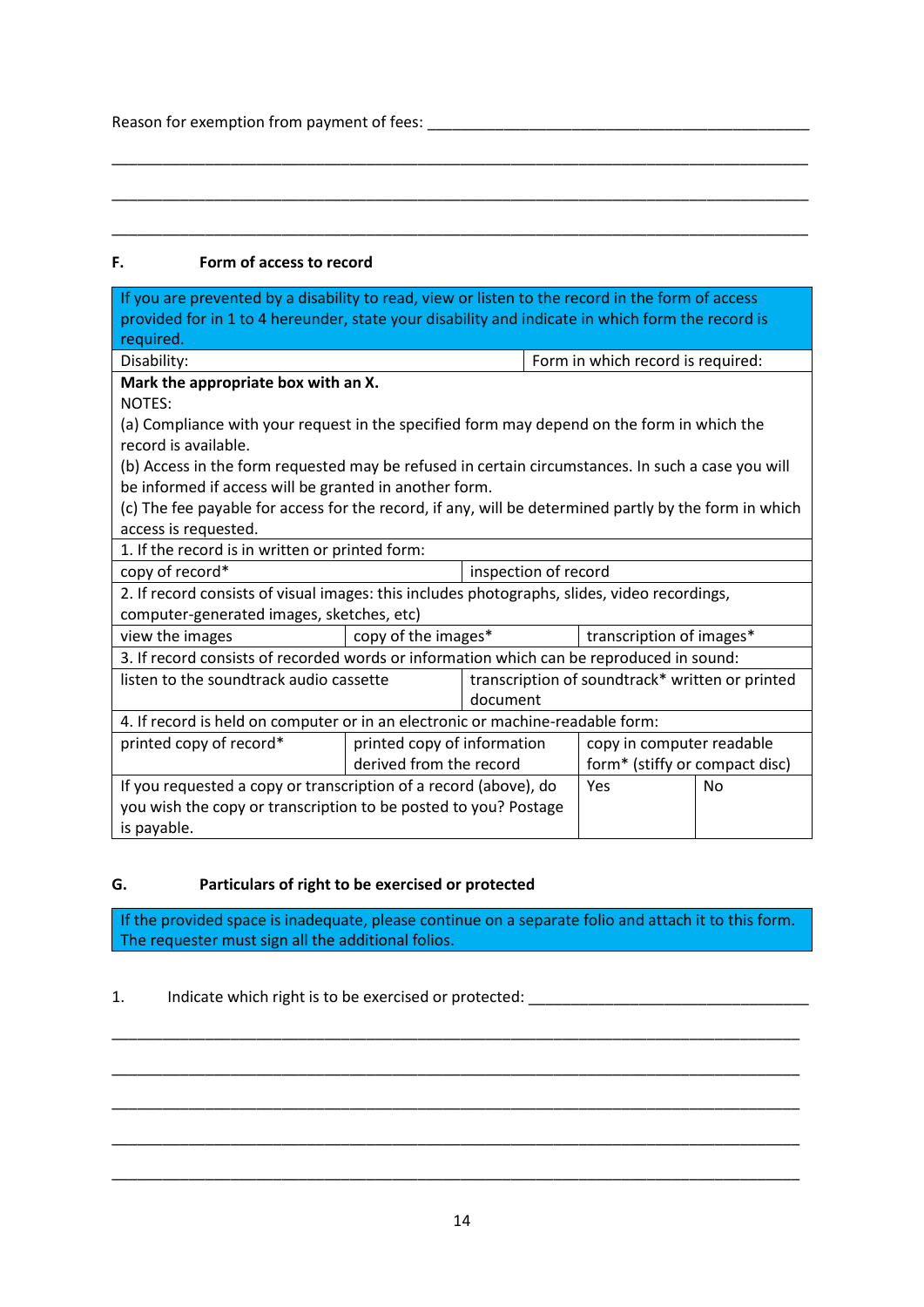2. Explain why the record requested is required for the exercise or protection of the aforementioned right:

\_\_\_\_\_\_\_\_\_\_\_\_\_\_\_\_\_\_\_\_\_\_\_\_\_\_\_\_\_\_\_\_\_\_\_\_\_\_\_\_\_\_\_\_\_\_\_\_\_\_\_\_\_\_\_\_\_\_\_\_\_\_\_\_\_\_\_\_\_\_\_\_\_\_\_\_\_\_\_\_\_

\_\_\_\_\_\_\_\_\_\_\_\_\_\_\_\_\_\_\_\_\_\_\_\_\_\_\_\_\_\_\_\_\_\_\_\_\_\_\_\_\_\_\_\_\_\_\_\_\_\_\_\_\_\_\_\_\_\_\_\_\_\_\_\_\_\_\_\_\_\_\_\_\_\_\_\_\_\_\_\_\_

\_\_\_\_\_\_\_\_\_\_\_\_\_\_\_\_\_\_\_\_\_\_\_\_\_\_\_\_\_\_\_\_\_\_\_\_\_\_\_\_\_\_\_\_\_\_\_\_\_\_\_\_\_\_\_\_\_\_\_\_\_\_\_\_\_\_\_\_\_\_\_\_\_\_\_\_\_\_\_\_\_

\_\_\_\_\_\_\_\_\_\_\_\_\_\_\_\_\_\_\_\_\_\_\_\_\_\_\_\_\_\_\_\_\_\_\_\_\_\_\_\_\_\_\_\_\_\_\_\_\_\_\_\_\_\_\_\_\_\_\_\_\_\_\_\_\_\_\_\_\_\_\_\_\_\_\_\_\_\_\_\_\_

\_\_\_\_\_\_\_\_\_\_\_\_\_\_\_\_\_\_\_\_\_\_\_\_\_\_\_\_\_\_\_\_\_\_\_\_\_\_\_\_\_\_\_\_\_\_\_\_\_\_\_\_\_\_\_\_\_\_\_\_\_\_\_\_\_\_\_\_\_\_\_\_\_\_\_\_\_\_\_\_\_

\_\_\_\_\_\_\_\_\_\_\_\_\_\_\_\_\_\_\_\_\_\_\_\_\_\_\_\_\_\_\_\_\_\_\_\_\_\_\_\_\_\_\_\_\_\_\_\_\_\_\_\_\_\_\_\_\_\_\_\_\_\_\_\_\_\_\_\_\_\_\_\_\_\_\_\_\_\_\_\_\_

\_\_\_\_\_\_\_\_\_\_\_\_\_\_\_\_\_\_\_\_\_\_\_\_\_\_\_\_\_\_\_\_\_\_\_\_\_\_\_\_\_\_\_\_\_\_\_\_\_\_\_\_\_\_\_\_\_\_\_\_\_\_\_\_\_\_\_\_\_\_\_\_\_\_\_\_\_\_\_\_\_

### **H. Notice of decision regarding request for access**

You will be notified in writing whether your request has been approved/denied. If you wish to be informed in another manner, please specify the manner and provide the necessary particulars to enable compliance with your request.

\_\_\_\_\_\_\_\_\_\_\_\_\_\_\_\_\_\_\_\_\_\_\_\_\_\_\_\_\_\_\_\_\_\_\_\_\_\_\_\_\_\_\_\_\_\_\_\_\_\_\_\_\_\_\_\_\_\_\_\_\_\_\_\_\_\_\_\_\_\_\_\_\_\_\_\_\_\_\_\_\_\_

\_\_\_\_\_\_\_\_\_\_\_\_\_\_\_\_\_\_\_\_\_\_\_\_\_\_\_\_\_\_\_\_\_\_\_\_\_\_\_\_\_\_\_\_\_\_\_\_\_\_\_\_\_\_\_\_\_\_\_\_\_\_\_\_\_\_\_\_\_\_\_\_\_\_\_\_\_\_\_\_\_\_

How would you prefer to be informed of the decision regarding your request for access to the record?

Signed at \_\_\_\_\_\_\_\_\_\_\_\_\_\_\_\_\_\_\_\_\_\_\_\_ this \_\_\_\_ day of \_\_\_\_\_\_\_\_\_\_\_\_\_\_\_\_\_\_\_\_\_\_\_\_\_\_\_\_ 20\_\_\_

Signature of requester / person on whose behalf request is made

\_\_\_\_\_\_\_\_\_\_\_\_\_\_\_\_\_\_\_\_\_\_\_\_\_\_\_\_\_\_\_\_\_\_\_\_\_\_\_\_\_\_\_\_

| FOR ICTS INTERNAL USE ONLY            |
|---------------------------------------|
|                                       |
|                                       |
|                                       |
|                                       |
|                                       |
|                                       |
| SIGNATURE OF ICTS INFORMATION OFFICER |
| (or duly authorised representative)   |
|                                       |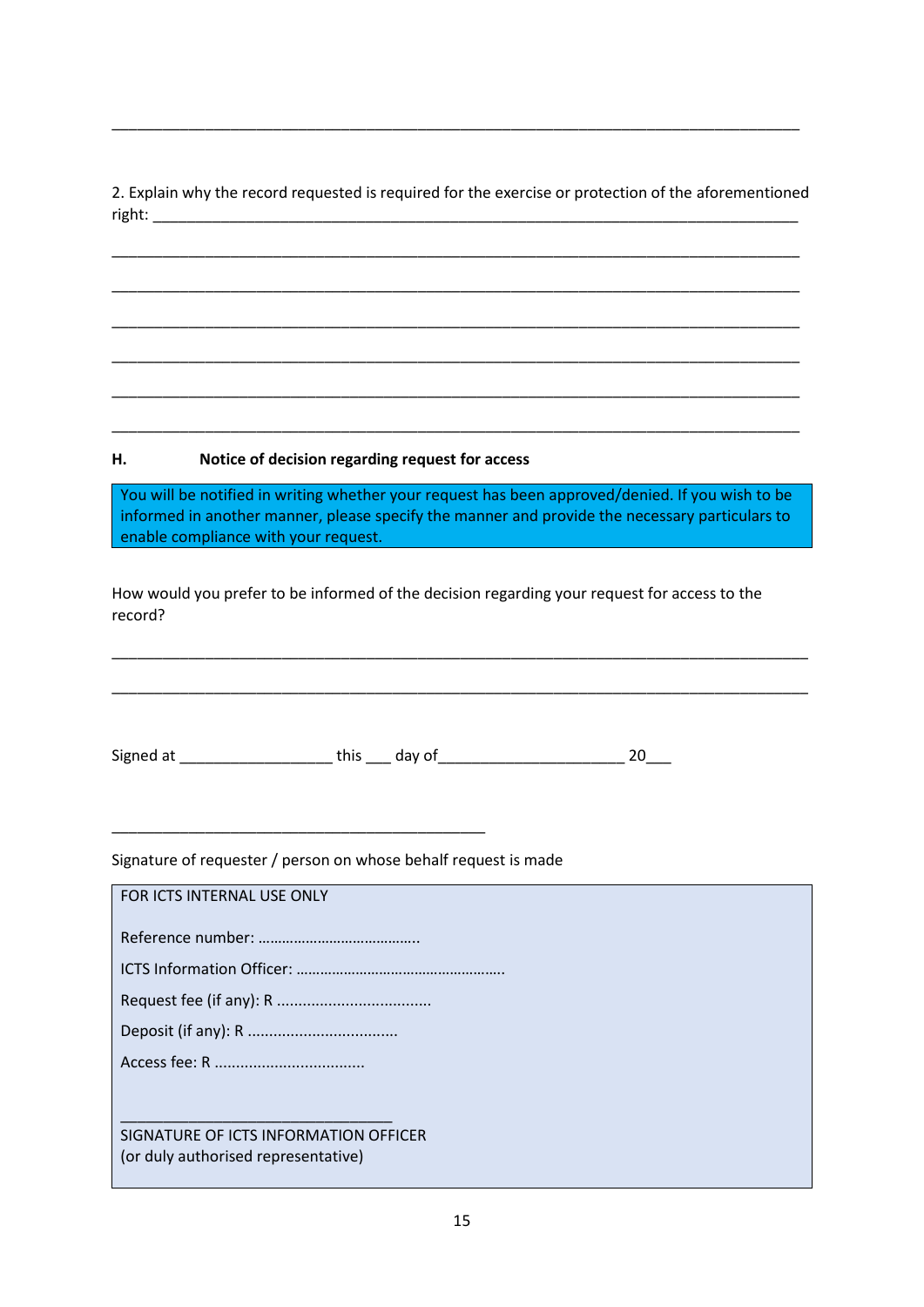### **ANNEXURE 2:**

# **FEES IN RESPECT OF PRIVATE BODIES**

| <b>DESCRIPTION</b> |                                                                     | Rand  |
|--------------------|---------------------------------------------------------------------|-------|
| $\mathbf{1}$       | The fee for a copy of the manual as contemplated in regulation      |       |
|                    | $9(2)(c)$ -                                                         |       |
|                    | for every photocopy of an A4-size page or part thereof.             | 1,10  |
| $\overline{2}$     | The fees for reproduction referred to in regulation 11 (1) are as   |       |
|                    | follows:                                                            |       |
| (a)                | For every photocopy of an A4-size page or part thereof              | 1,10  |
| (b)                | For every printed copy of an A4-size page or part thereof held on   |       |
|                    | a computer or in electronic or machine-readable form                | 0,75  |
| (c)                | For a copy in a computer-readable form on-                          |       |
| (i)                | <b>Stiffy disc</b>                                                  | 7,50  |
| (ii)               | Compact disc                                                        | 70,00 |
| (d)(i)             | For a transcription of visual images, for an A4-size page or part   |       |
|                    | thereof                                                             | 40,00 |
| (d)(ii)            | For a copy of visual images                                         | 60,00 |
| (e)(i)             | For a transcription of an audio record, for an A4-size page or part | 20,00 |
|                    | thereof                                                             |       |
| (e)(ii)            | For a copy of an audio record                                       | 30,00 |
| 3                  | The request fee payable by a requester, other than a personal       |       |
|                    | requester, referred to in regulation 11(2)                          | 50,00 |
| $\overline{4}$     | The access fees payable by a requester referred to in regulation    |       |
|                    | 11 (3) are as follows:                                              |       |
| 4.1(a)             | For every photocopy of an A4-size page or part thereof              | 1,10  |
| (b)                | For every printed copy of an A4-size page or part thereof held on   |       |
|                    | a computer or in electronic or machine-readable form                | 0,75  |
| (c)                | For a copy in a computer-readable form on-                          |       |
| (i)                | Stiffy disc                                                         | 7,50  |
| (ii)               | Compact disc                                                        | 70,00 |
| (d)(i)             | For a transcription of visual images, for an A4-size page or part   |       |
|                    | thereof                                                             | 40,00 |
| (ii)               | For a copy of visual images                                         | 60,00 |
| (e)(i)             | For a transcription of an audio record, for an A4-size page or part |       |
|                    | thereof                                                             | 20,00 |
| (ii)               | For a copy of an audio record                                       | 30,00 |
| (f)                | To search for and prepare the record for disclosure - R30.00 for    |       |
|                    | each hour or part of an hour, excluding the first hour, reasonably  |       |
|                    | required for such search and preparation.                           |       |
| 4.2                | For purposes of section 54 (2) of the Act, the following applies:   |       |
| (a)                | Six hours as the hours to be exceeded before a deposit is payable;  |       |
|                    | and                                                                 |       |
| (b)                | One third of the access fee is payable as a deposit by the          |       |
|                    | requester.                                                          |       |
| 4.3                | The actual postage is payable when a copy of a record must be       |       |
|                    | posted to a requester.                                              |       |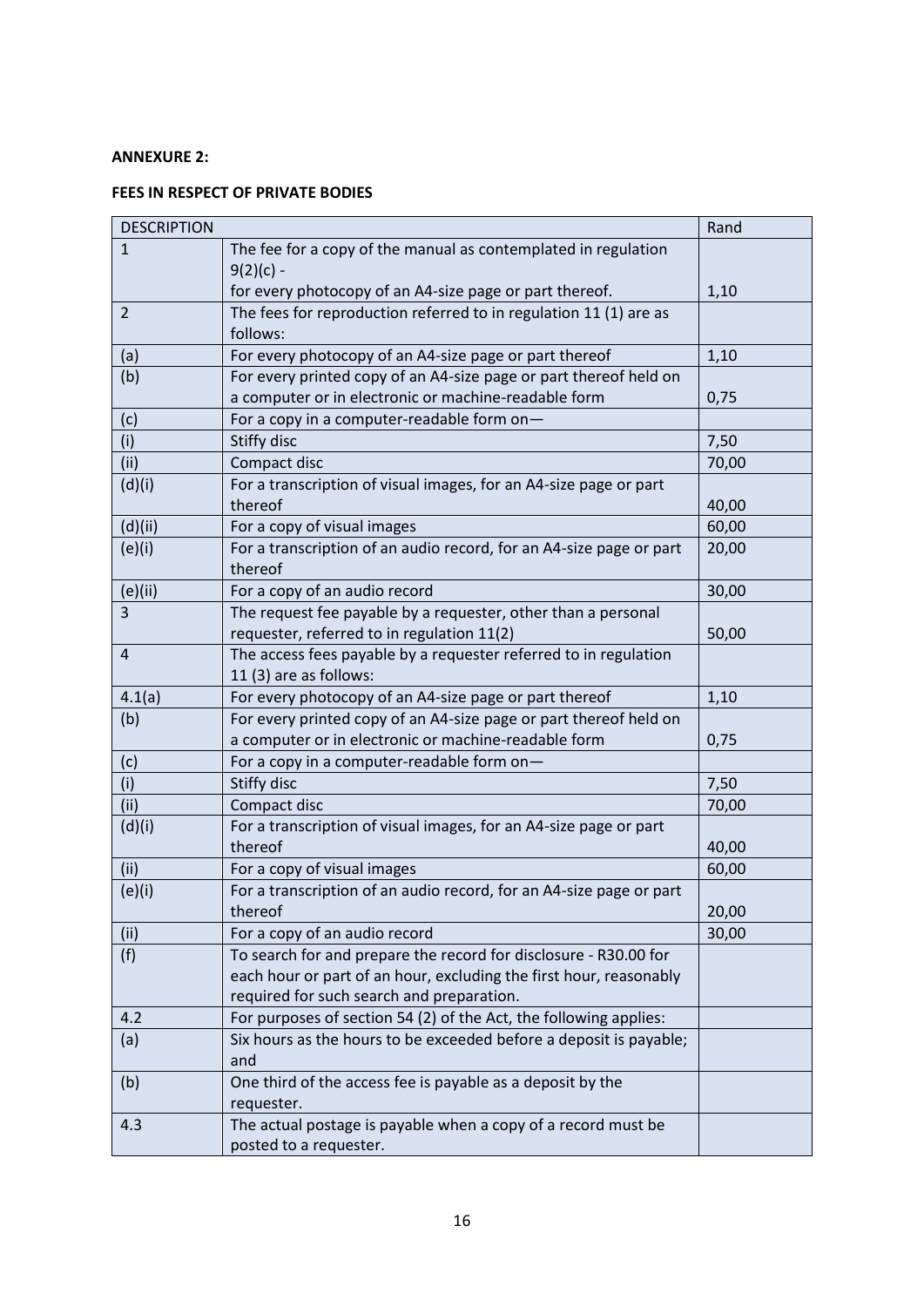#### **ANNEXURE 3**:

**THE ICTS GROUP OF COMPANIES STRUCTURE:**



1. INVESTMENT CONSULTING AND TRUSTEE SERVICES (PTY) LIMITED

The Company provides a wide range of services to clients, such as Investment Consulting, Independent Trustee Services and other services required primarily by retirement funds.

It also provides the core services for the entire ICTS Group of Companies, such as –

- Human Resources
- Information Technology
- Marketing
- **Finance**
- Communication Services Payroll
- Regulatory Compliance

### 2. ICTS DEATH BENEFIT INVESTIGATION AND DISTRIBUTION SERVICES

This is a division of ICTS that broadly provides the following services –

• determining the required information of the beneficiaries of retirement funds that fall within the definition of a dependant in relation to a death benefit;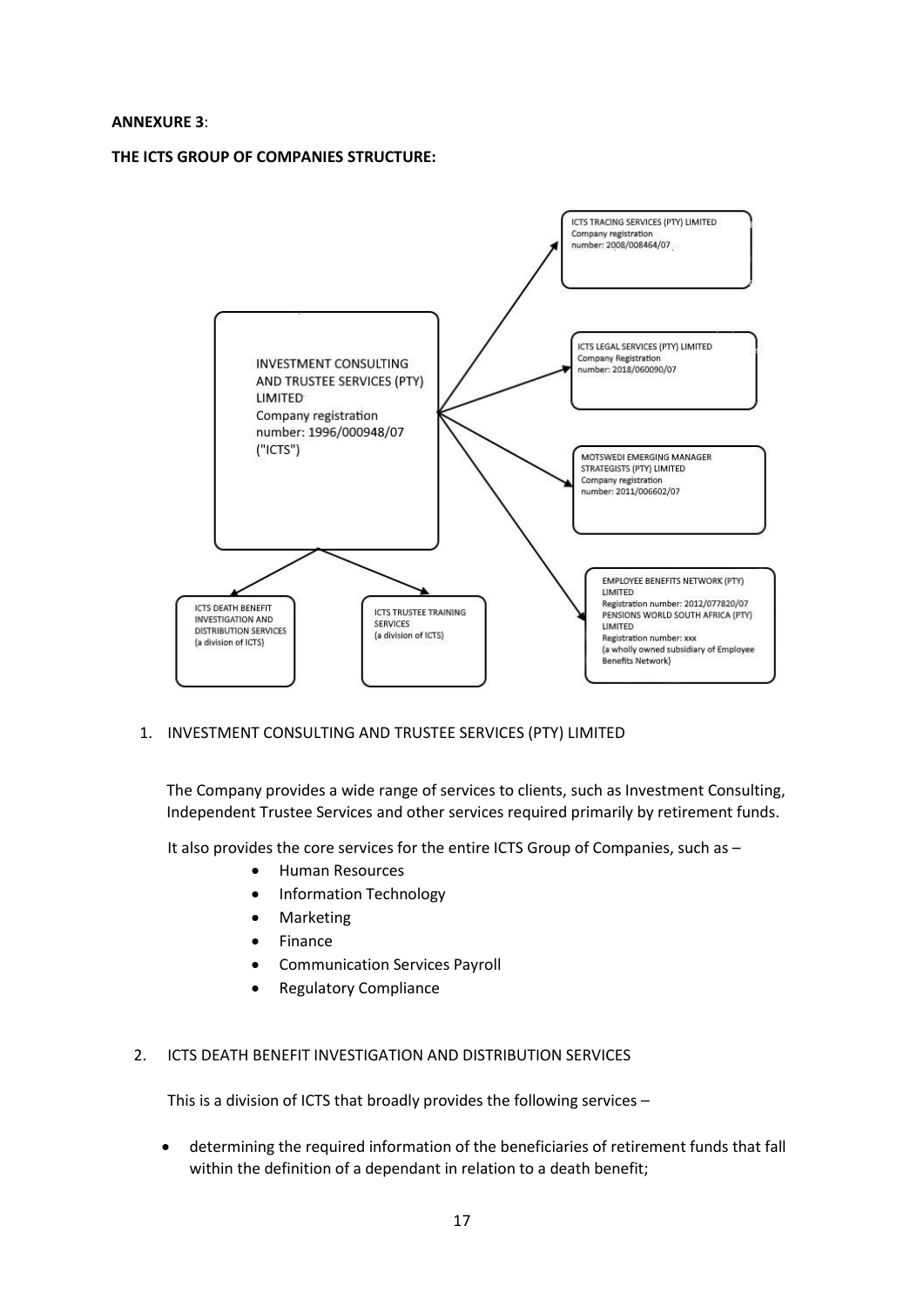- facilitating the tracing of the beneficiaries of deceased members of the fund; and
- recommending to the trustees the allocation of the death benefit to one or more of the beneficiaries, the estate of the deceased member or funds referred to in section 37C of the Pension Funds Act.

#### 3. ICTS TRUSTEE TRAINING SERVICES

This is a division of ICTS that broadly provides the following services –

- educating trustees and members of retirement funds on the legal, technical and investment issues surrounding their specific funds by providing training on all aspects of the retirement fund industry
- 4. ICTS LEGAL SERVICES (PTY) LIMITED

The Company is part of the ICTS Group of Companies and is affiliated to ICTS. It provides the following services to trustees and other stakeholders in the retirement funds and medical schemes industry –

• Contracts, adjudicator responses, drafting of fund rules, publications, training seminars, advice on regulatory requirements, assistance with all fund-related queries, policy drafting, advice on new legislation.

#### 5. MOTSWEDI EMERGING MANAGER STRATEGISTS (PTY) LIMITED

The Company is part of the ICTS Group of Companies and is affiliated to ICTS. It provides primarily the following services to medical schemes and retirement funds –

- Investment consulting and asset management services in order to enable its clients to comply with the Pension Funds Act, Medical Schemes Act, the Broad-Based Black Economic Empowerment Act, and industry regulators.
- 6. EMPLOYEE BENEFITS NETWORK (PTY) LIMITED AND PENSIONS WORLD SA

The Company is part of the ICTS Group of Companies and is affiliated to ICTS. It provides an employee benefits knowledge portal to retirement fund principal officers and trustees, umbrella fund trustees and management committees, company benefit managers, remuneration and rewards managers and HR managers, retirement fund members, benefit consultants, investment consultants, administrators, asset managers, independent financial advisers (IFA's) and other industry professionals.

7. ICTS TRACING SERVICES (PTY) LIMITED

The Company is part of the ICTS Group of Companies and is affiliated to ICTS. It provides primarily the following services to retirement funds, insurers and share incentive schemes ("Funds") and their members and/or beneficiaries –

- Tracing of fund members who are entitled to unclaimed benefits
- Tracing of dependants of deceased members who are entitled to a benefit.